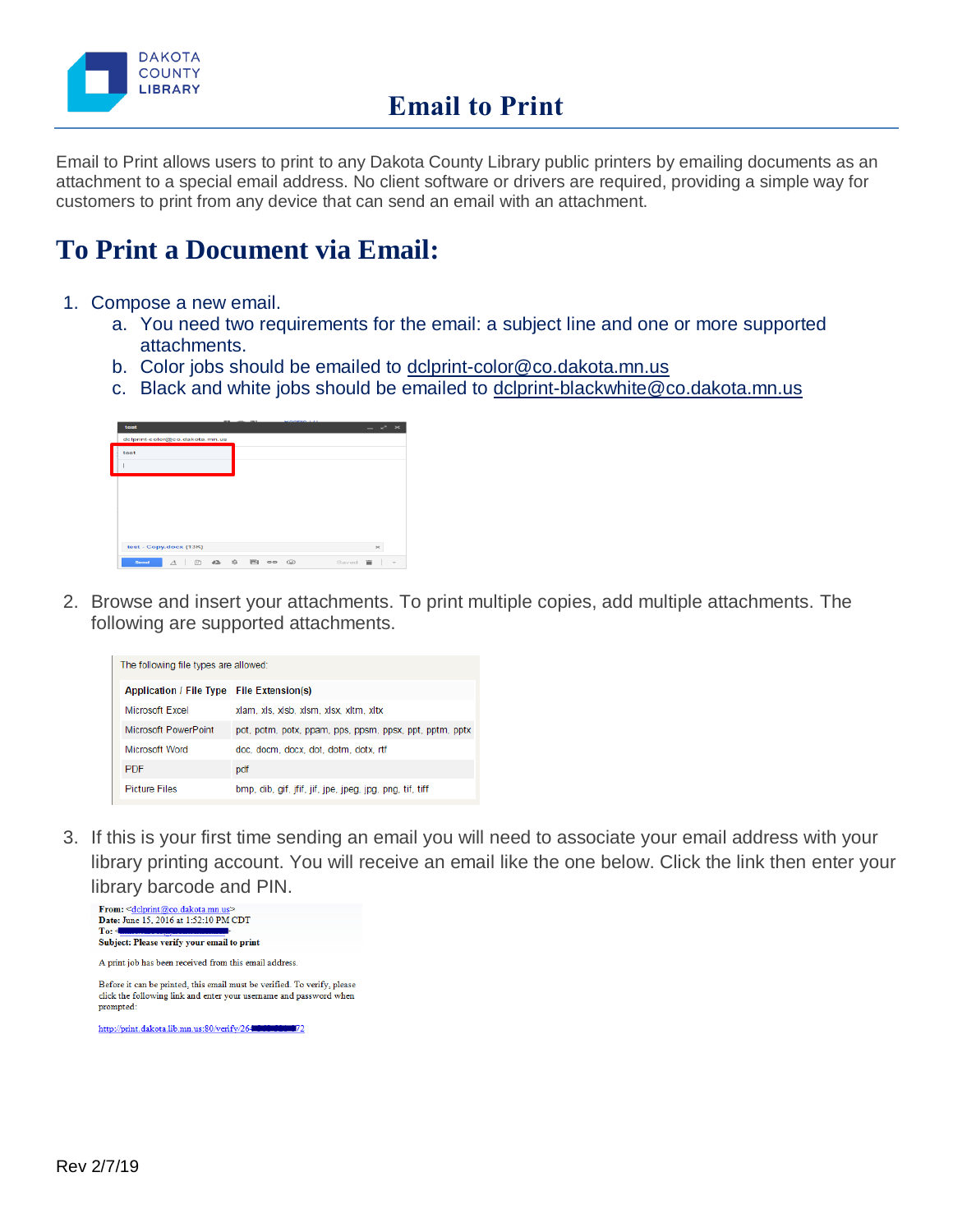4. You will receive another email letting you know that your email is ready to print. Follow the link to login and go to step 6 below.



5. If you have previously registered your email you will receive a verification email. Click the link in this email to confirm.



6. At the next prompt, click **OK**. Your print job is now ready at the Print Release Station. (Note: You may go to any Dakota County Library to release your print jobs).

| <b>Message</b>                                    |  |
|---------------------------------------------------|--|
| Your Email to Print job is ready to be processed. |  |
| OK                                                |  |

7. Next, click **Print** to confirm the print.



8. To access your documents, go to the Print Release Station. At the login screen, enter or scan in your library barcode and PIN.